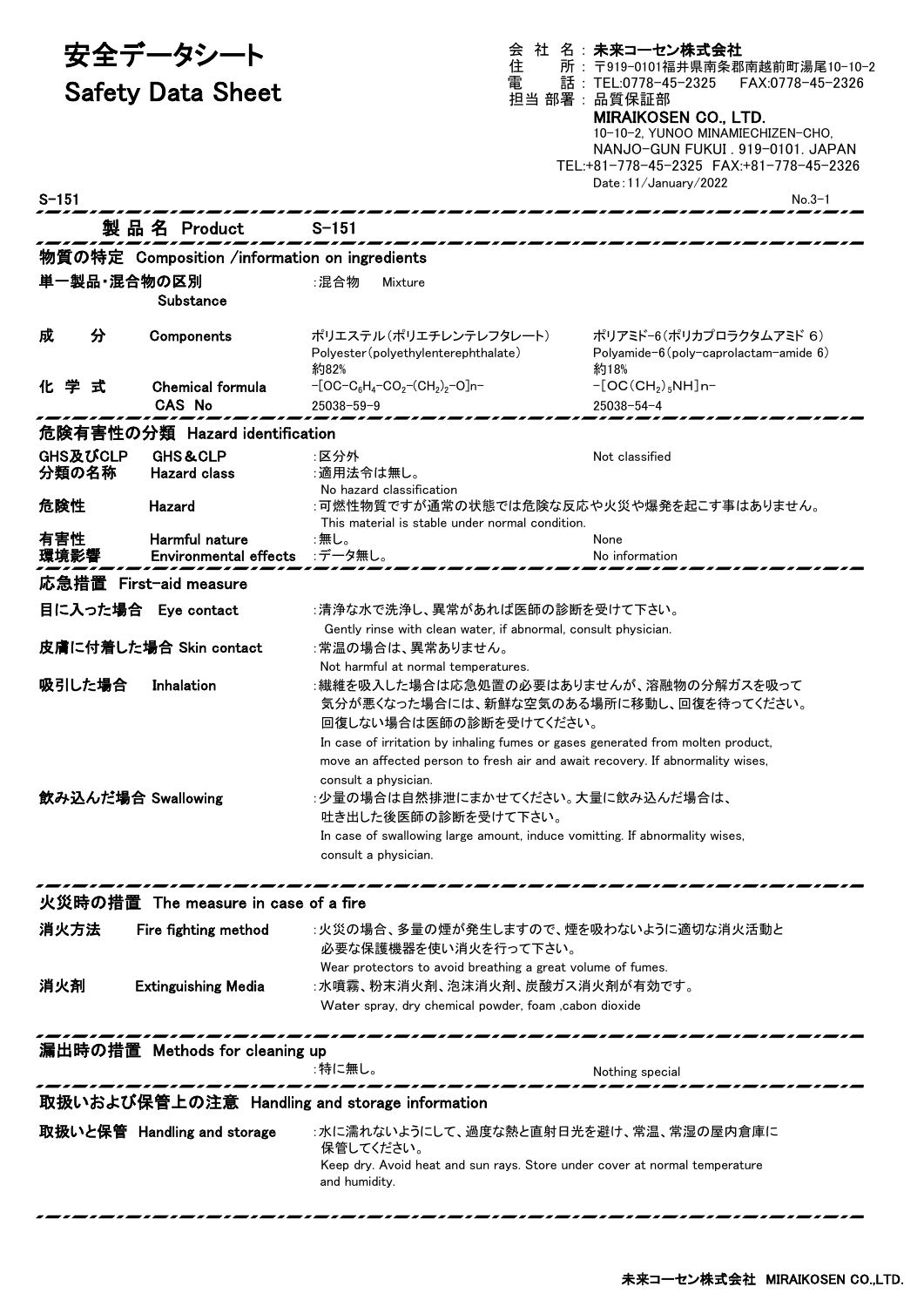| $S - 151$                     |                                             |                                                                                                                                                                     | $No.3-2$                           |  |
|-------------------------------|---------------------------------------------|---------------------------------------------------------------------------------------------------------------------------------------------------------------------|------------------------------------|--|
|                               | 暴露防止措置 Exposure control                     |                                                                                                                                                                     |                                    |  |
| 管理濃度                          | Management concentration :データ無し。            |                                                                                                                                                                     | No information                     |  |
| 許容濃度                          | Permission concentration                    | :データ無し。                                                                                                                                                             | No information                     |  |
| 設備対策                          | Measure of equipment                        | :不要                                                                                                                                                                 | None required                      |  |
| 保護具                           | Protective device                           | :不要                                                                                                                                                                 | None required                      |  |
|                               | 物理および化学的性質 Physical and chemical properties |                                                                                                                                                                     |                                    |  |
| 外観等                           | Appearance etc.                             | :形状は原則としてハンカチ状。                                                                                                                                                     | The shape is form of handkerchief. |  |
| 沸点                            | <b>Boiling point</b>                        | :データ無し。                                                                                                                                                             | None                               |  |
| 溶融点                           | <b>Melting point</b>                        | :ポリエステル(Polyester) 255~260℃                                                                                                                                         | ポリアミド-6(Polvamide-6) 215~225℃      |  |
| 軟化点                           | Softening point                             | :データ無し。                                                                                                                                                             | None                               |  |
| 揮発性                           | Volatility                                  | :データ無し。                                                                                                                                                             | None                               |  |
| 蒸気圧                           | Vapor pressure                              | :無し。(固体)                                                                                                                                                            | None (solid)                       |  |
| 蒸気密度                          | Vapor density                               | :データ無し。                                                                                                                                                             | None                               |  |
| 比重                            | Specific gravity                            | :ポリエステル(Polyester) 1.38                                                                                                                                             | ポリアミド-6(Polyamide) 1.14            |  |
| 粘性率                           | Viscosity ratio                             | :データ無し。                                                                                                                                                             | None                               |  |
| 溶解度                           | Solubility in water                         | :水に不溶性                                                                                                                                                              | Insoluble in water                 |  |
|                               | 危険性情報 Fire hazards                          |                                                                                                                                                                     |                                    |  |
| 引火点                           | Flash point                                 | :ポリエステル(Polyester) 346~399℃                                                                                                                                         | ポリアミド-6(Polyamide-6) データなし         |  |
| 発火点                           | Auto ignition temperature                   | :ポリエステル(Polyester) 483~488℃                                                                                                                                         | ポリアミド-6(Polvamide-6) 400°C以上       |  |
| 爆発限界                          | <b>Explosion limit</b>                      | :データ無し。                                                                                                                                                             | Not available                      |  |
| 可燃性                           | Flammability                                | :有り。                                                                                                                                                                | Flammable                          |  |
|                               |                                             | 安定性・反応性 Stability and Reactivity :通常の状態では化学的に安定ですが、強酸、強塩基、酸化剤、還元剤には不安定です。                                                                                           |                                    |  |
|                               |                                             | This product is considered a chemically stable material under normal condition<br>but unstable with a strong acid, a strong base, an oxidizer,<br>and a deoxidizer. |                                    |  |
| 有害情報                          | <b>Toxicological information</b>            |                                                                                                                                                                     |                                    |  |
| 急性毒性                          | Acute toxicity                              | :データ無し。                                                                                                                                                             | None                               |  |
| 刺激性                           | Simulative                                  | :無し。                                                                                                                                                                | None                               |  |
| 変異原性                          | Mutagenic effects                           | :データ無し。                                                                                                                                                             | Not available                      |  |
| 感作性                           | Sensitivity                                 | :無し。                                                                                                                                                                | None                               |  |
|                               | 亜慢性毒性 Sub-chronic toxicity                  | :データ無し。                                                                                                                                                             | No information                     |  |
| 環境影響情報 Ecological information |                                             |                                                                                                                                                                     |                                    |  |
| 分解性                           | Biodegradability                            | :生物易分解性では無い。                                                                                                                                                        | Not biodegradable                  |  |
| 蓄積性                           | <b>Bio accumulation</b>                     | :データ無し。                                                                                                                                                             | Not available                      |  |
| 丸毒性                           | Fish toxicity                               | :データ無し。                                                                                                                                                             | Not available                      |  |